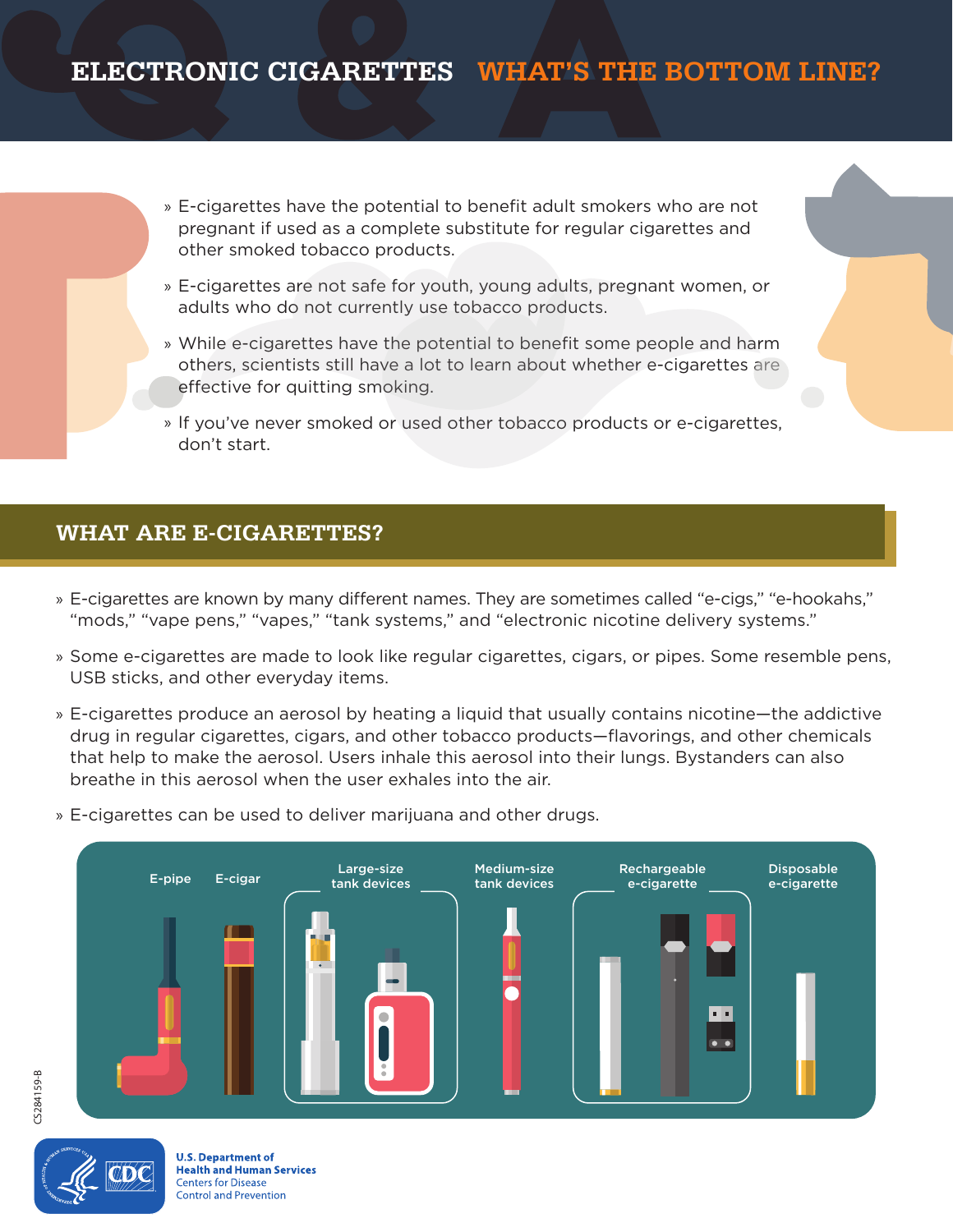## THE E-CIGARETTE AEROSOL THAT USERS BREATHE FROM THE DEVICE AND EXHALE CAN CONTAIN HARMFUL AND POTENTIALLY HARMFUL SUBSTANCES:



It is difficult for consumers to know what e-cigarette products contain. For example, some e-cigarettes marketed as containing zero percent nicotine have been found to contain nicotine.

# **ARE E-CIGARETTES LESS HARMFUL THAN REGULAR CIGARETTES?**



**YES,** but that doesn't mean e-cigarettes are safe. E-cigarette aerosol generally contains fewer toxic chemicals than the deadly mix of 7,000 chemicals in smoke from regular cigarettes. However, e-cigarette aerosol is not harmless. It can contain harmful and potentially harmful substances, including nicotine, heavy metals like lead, volatile organic compounds, and cancer-causing agents.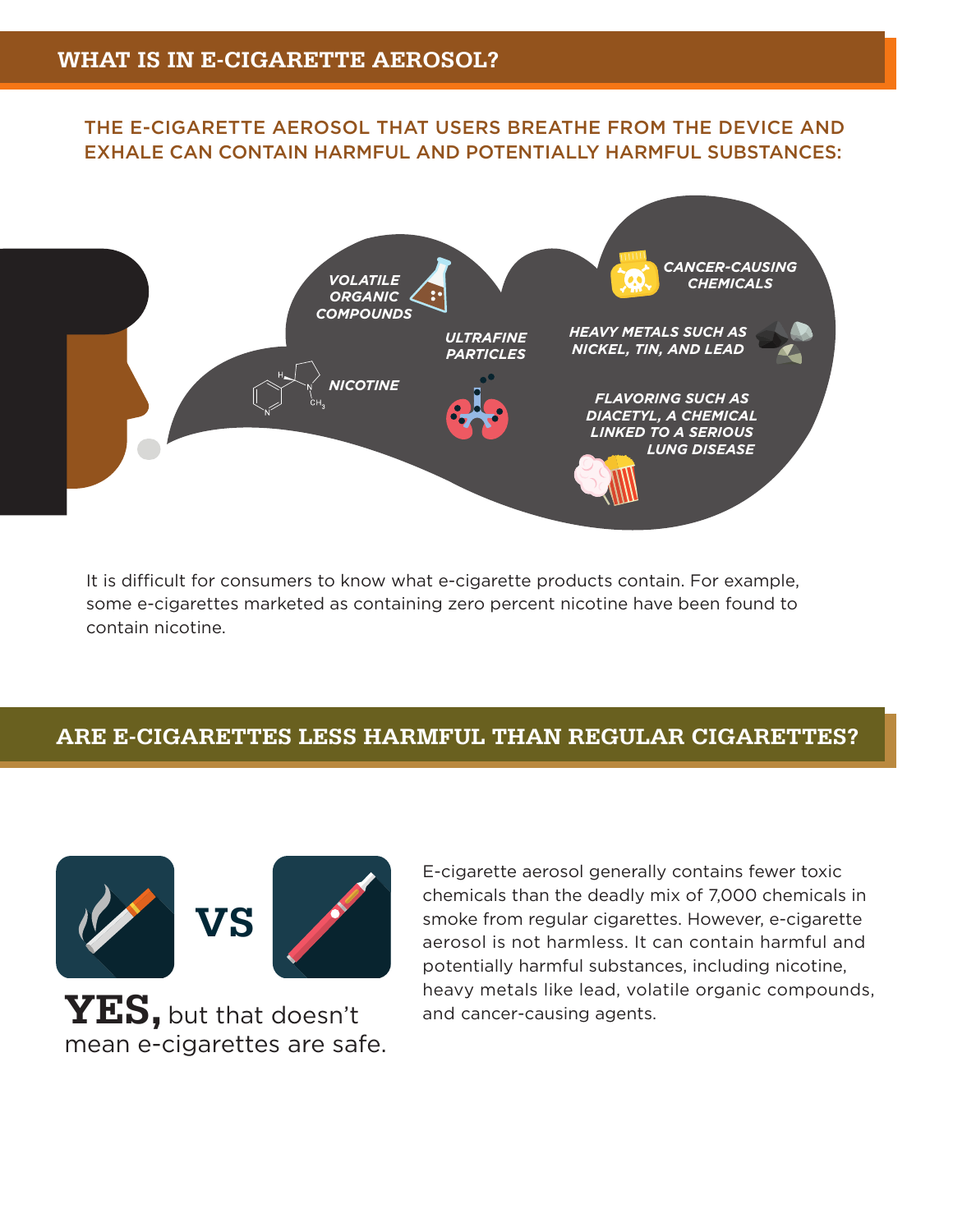## **WHAT ARE THE HEALTH EFFECTS OF USING E-CIGARETTES?**

## SCIENTISTS ARE STILL LEARNING ABOUT THE LONG-TERM HEALTH EFFECTS OF E-CIGARETTES. HERE IS WHAT WE KNOW NOW.

# **11**<br> **11**<br> **11**<br> **11**<br> **11**<br> **11**<br> **11**<br> **11**<br> **11**<br> **11**<br> **11**<br> **11**<br> **11**<br> **11**<br> **11**<br> **11**<br> **11**<br> **11 Most e-cigarettes contain nicotine, which has known health effects**

- » Nicotine is highly addictive.
- » Nicotine is toxic to developing fetuses.
- » Nicotine can harm adolescent brain development, which continues into the early to mid-20s.
- » Nicotine is a health danger for pregnant women and their developing babies.



#### **Besides nicotine, e-cigarette aerosol can contain substances that harm the body.**

**Besides n<br>
substance**<br> **<sup>2</sup>** This incluse<br>
that read<br>
generally<br>
from bur » This includes cancer-causing chemicals and tiny particles that reach deep into lungs. However, e-cigarette aerosol generally contains fewer harmful chemicals than smoke from burned tobacco products.



#### **E-cigarettes can cause unintended injuries.**

- E-cigaret<br>
» Defectiv<br>
explosio<br>
injuries.<br>
» In additive » Defective e-cigarette batteries have caused fires and explosions, some of which have resulted in serious injuries.
	- » In addition, acute nicotine exposure can be toxic. Children and adults have been poisoned by swallowing, breathing, or absorbing e-cigarette liquid.

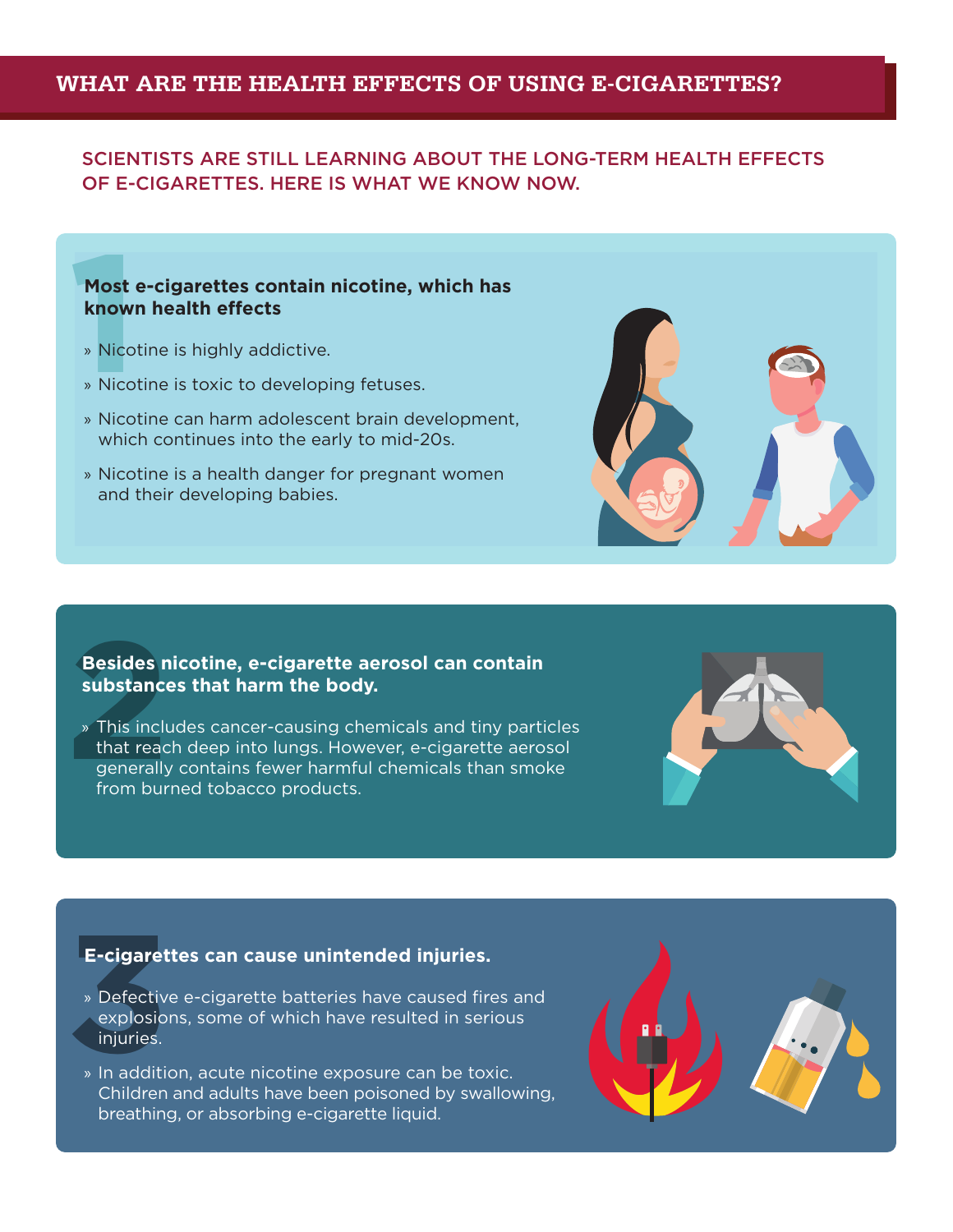## **CAN E-CIGARETTES HELP ADULTS QUIT SMOKING CIGARETTES?**



# **E-CIGARETTES ARE NOT CURRENTLY APPROVED BY THE FDA AS A QUIT SMOKING AID.**

The U.S. Preventive Services Task Force, a group of health experts that makes recommendations about preventive health care, concluded that the evidence is insufficient to recommend e-cigarettes for smoking cessation in adults, including pregnant women.



**HOWEVER,** e-cigarettes may help non-pregnant adult smokers if used as a complete substitute for all cigarettes and other smoked tobacco products.

# **TO DATE, THE FEW STUDIES ON THE ISSUE ARE MIXED.**

Evidence from two randomized controlled trials found that e-cigarettes with nicotine can help smokers stop smoking in the long term compared with placebo (non-nicotine) e-cigarettes.

A recent CDC study found that many adults are using e-cigarettes in an attempt to quit smoking. However, most adult e-cigarette users do not stop smoking cigarettes and are instead continuing to use both products ("dual use"). Because smoking even a few cigarettes a day can be dangerous, quitting smoking completely is very important to protect your health.